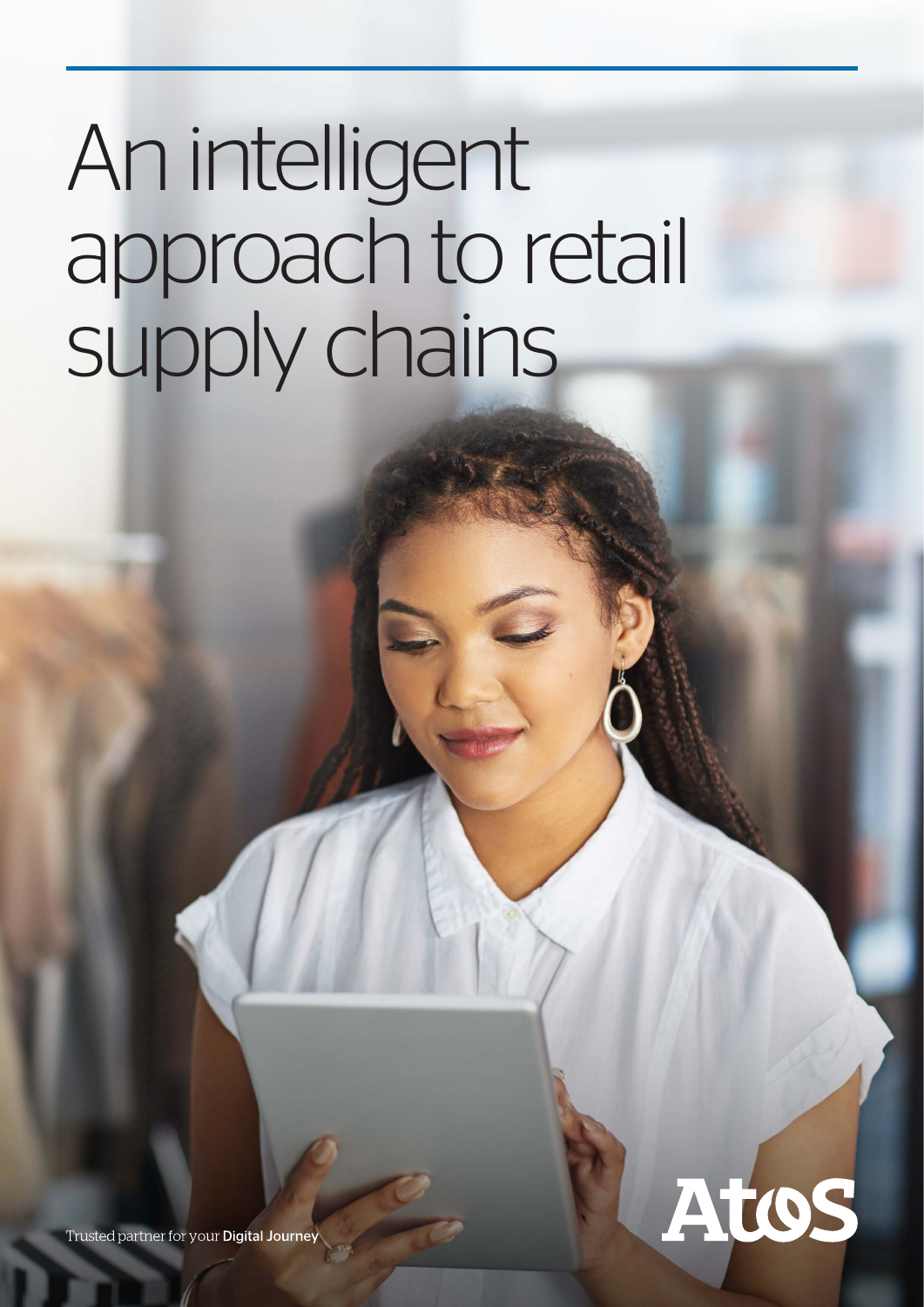### Transform your supply chain

In a world full of change, you need to be ready to adapt: transforming your business to create a competitive advantage, manage cash flow, and achieving sustainability targets while also ensuring you are resilient enough to face whatever the future brings.

Achieving that requires complete visibility and real-time insights across your end-to-end supply chain, something that over 90% of supply-chain professionals say they don't have.<sup>1</sup>

To meet the high expectations of consumers and the accelerated shift to online shopping, businesses need intelligent supply chains that are agile and data-driven with end-to-end transparency. Intelligent data insights and predictive analytics will help you re-imagine how you

manage your supply chain and adapt and scale your processes to meet high consumer expectations and the accelerated shift to online, which is here to stay.

As you transform your supply chain, you need a trusted partner to help guide your strategy around key areas, such as last mile delivery, warehouse automation, order fulfilment and customer service, and provide risk-free access to the latest innovations, such as predictive modelling, IoT, and blockchain. This provides you not only with capabilities but also the knowledge of how to connect the dots and create intelligent supply-chain solutions that are part of a bigger ecosystem that creates business value.

<sup>1</sup> Geodis 2017 Supply Chain Worldwide Study

### Atos makes retail supply chains intelligent

Intelligent Supply Chain provides a range of solutions defined, delivered, and run by our expert teams, so you can respond faster on the basis of real-time insights to an ever-changing environment, enhancing customer experience in-store and across all digital channels, helping maintain and reduce costs, and minimizing business risk. Our solutions support your sustainability goals, including decarbonization, in line with our own commitment to becoming carbon neutral (net zero) by 2035.

Our approach is based on providing intelligent insights across every stage of the supply chain to help you:

#### Improve the last mile and enhance customer experience

Enhance the experience of your customers to improve brand loyalty and profitability, by offering a greater choice of delivery options, including the fastest, cheapest, most flexible, or most environmentally friendly, as well as providing real-time data to enable your customers to make last-minute changes.

Intelligent Supply Chain provides transparency and predictability for last mile delivery, enabling you to take snapshots of your data from any existing software system, combined with external data to model scenarios, create accurate predictions, and offer customers better choice.

#### Reduce business risk

Meet and manage customer expectations by providing real-time transparency across your entire supply chain to improve on-time and in-full delivery by up to 25%, to reduce disruptions by up to 40%, and to ensure quality of goods as they are being transported.

Intelligent Supply Chain combines your data with external data sources to power predictive models, giving you the insights, you need for effective planning, resulting in a better experience for your customers. For example, providing accurate delivery slots for inbound goods to ensure you have the required warehouse space. Or, if a delivery is delayed, providing the real-time data you need to adjust your plans. By using IoT sensors on trucks, alerts can also be shared to protect quality, for example if the on-board temperature changes to a level that could cause degradation.

#### Enabling same-day delivery for a retail supplier

We reduced delivery time to just under 28 minutes, giving our customer a significant competitive advantage and enabling them to supply the products their retail outlets needed to fulfil the demand for same-day delivery.

Intelligent Supply Chain was used to provide process optimization and platform integration, in partnership with a gig-economy platform that matches orders with stock.

#### Reduce carbon footprint

Meet sustainability targets with an intelligence-based approach, which uses automation, data analytics, and predictive modelling to balance customer demand for low-cost, quick-delivery goods with the need to take responsibility for CO2 reduction.

Intelligent Supply Chain uses predictive modelling to support customer decision-making, for example, enabling them to rank what they value most (speed, cost, CO2 impact, flexibility) and then algorithms to offer them the best delivery options based on those values. Our data modelling can also be used to identify areas of waste and see how this could be reduced, for example by optimizing transport, logistics, or storage.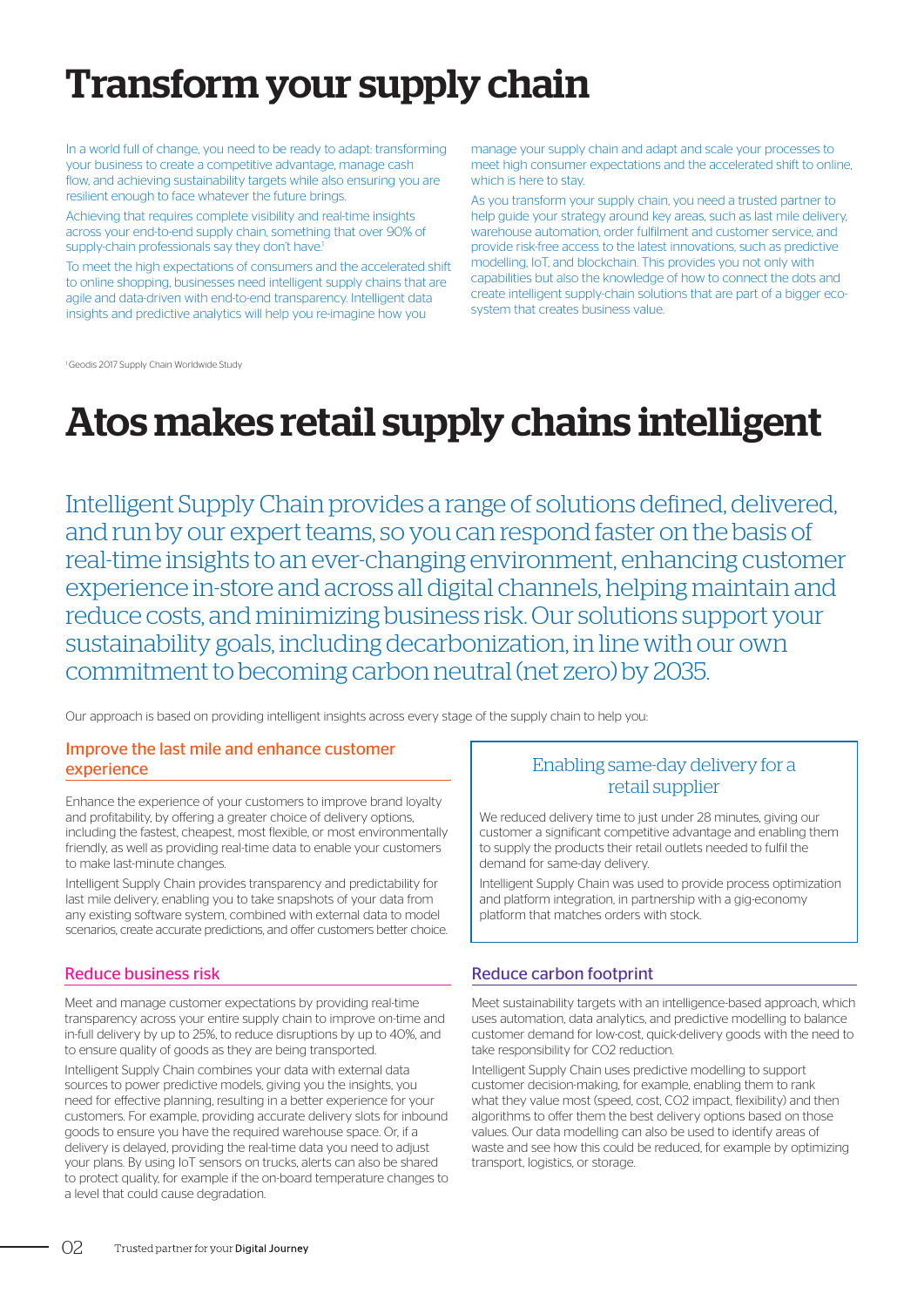#### Solution overview: Atos Intelligent Supply Chain for Retail

Last Mile **Delivery** 

improve customer experience through greater transparency and predictability; reduce congestion and pollution with new delivery options, including autonomous vehicles (AGVs)



visibility and accountability to monitor and control quality of shipments



predict timing more accurately, plan for disruption with real-time alerts, and access insights to better manage suppliers with Atos patented multi-modal predictive model



new insights to optimize routes by distance, time, costs, CO2 impact, and product quality, and mitigate risk proactively



improved visibility to increase efficiency, reduce product loss/theft, and minimize liability issues



secure audit trail across end-to-end supply chain to boost traceability and minimize risk of counterfeit product

### Future vision: using Intelligent Supply Chain to create more resilient retail supply chains



When your customers are relying on you for speed and quality of goods, you cannot afford any disruption. You need to be able to access real-time data to adapt to fast-changing situations. And you need to make sure goods do not degrade in the process.

Intelligent Supply Chain offers a powerful solution with end-to-end transparency and full track-and-trace functionality to monitor timings through multi-modal transport (e.g. truck to port, ship to harbor, train to final destination) and prevents quality degradation by monitoring temperatures in transit and in storage. Blockchain provides an additional layer of traceability and a full audit trail to prevent counterfeiting.

### Atos is your trusted partner for retail supply chain transformation

Our human and business-centric approach, combined with powerful data insights, looks at all aspects of supply chain logistics, considering human impact as well as technology. We ensure all needs are considered, to deliver the outcomes you require and help you create true business value.

With 25 years' experience in supply chains and through our work with many of the largest retailers as well as many transport and logistics clients, we are perfectly placed to share our knowledge and experience as you navigate your transformation journey.

We have also built one of the broadest eco-systems of innovation partners, for example, last mile delivery specialists, warehouse management, delivery optimization, and autonomous vehicles. Meaning you can access all the latest start-up technology without exposing yourselves to any risk.

Atos will orchestrate and integrate the various pieces of the puzzle leaving you to focus on your core business: happy customers!